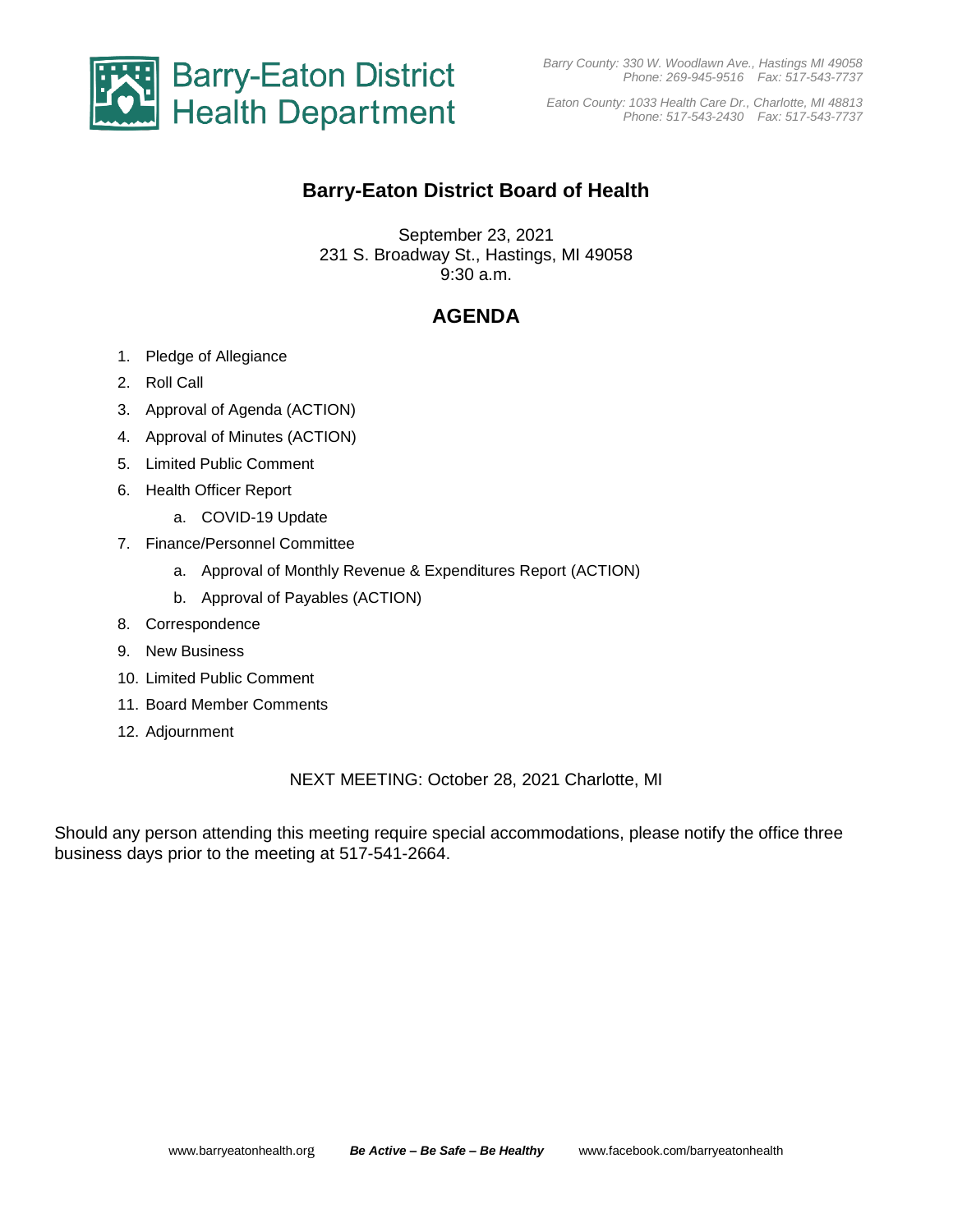

*Eaton County: 1033 Health Care Dr., Charlotte, MI 48813 Phone: 517-543-2430 Fax: 517-543-7737*

### Minutes of the Board of Health Regular Meeting September 23, 2021 231 S. Broadway St., Hastings, MI

Meeting was called to order by Chairperson Geiger at 9:30 a.m.

|    | 1. Pledge of<br>Allegiance        | All present joined in for the Pledge of Allegiance.                                                                                                                                                                                                                                                                                                                                                                                                                                                                                                                                                                                                                       |
|----|-----------------------------------|---------------------------------------------------------------------------------------------------------------------------------------------------------------------------------------------------------------------------------------------------------------------------------------------------------------------------------------------------------------------------------------------------------------------------------------------------------------------------------------------------------------------------------------------------------------------------------------------------------------------------------------------------------------------------|
| 2. | <b>Roll Call</b>                  | Board Members Present: Commissioner Dave Jackson, Commissioner Jeremy<br>Whittum, Commissioner Joe Brehler, Commissioner Ben Geiger and<br>Commissioner Jon Smelker.<br>Staff Present: Colette Scrimger (Health Officer), Andrew Roush (Administrative<br>Services Director), Anne Barna (Planning and Health Promotion Director),<br>Alyssa Picone (Personal Community Health Director) and Taylor Olsabeck<br>(Epidemiologist).                                                                                                                                                                                                                                         |
|    | 3. Approval of<br>Agenda          | Motion by Commissioner Jackson, supported by Commissioner Smelker to<br>approve the agenda as provided. All ayes, motion carried.                                                                                                                                                                                                                                                                                                                                                                                                                                                                                                                                         |
|    | 4. Approval of<br><b>Minutes</b>  | Motion by Commissioner Jackson, supported by Commissioner Smelker to<br>approve the August 2021 Meeting minutes as provided. All ayes, motion<br>carried.                                                                                                                                                                                                                                                                                                                                                                                                                                                                                                                 |
| 5. | <b>Limited Public</b><br>Comment  | The Board heard comments from 113 members of the public.                                                                                                                                                                                                                                                                                                                                                                                                                                                                                                                                                                                                                  |
| 6. | <b>Health Officer</b><br>Report   | COVID-19 Update<br>а.<br>Colette addressed the Board on a variety of topics, including the diligent<br>efforts of staff over past 18 months to fulfill the duties of a local public<br>health department while also responding to a global pandemic. In<br>regards to the recent issuance of Mask and Quarantine orders, Colette<br>spoke about factors which were evaluated prior to and will continue to<br>be considered before the orders will be rescinded. Taylor and Anne<br>made a presentation to the Board, detailing current case load, area<br>positivity rates, hospital capacity and school statistics. Discussion<br>followed and questions were answered. |
|    | 7. Finance/Personnel<br>Committee | Approval of Monthly Revenue and Expenditures Report<br>а.<br>Motion by Commissioner Brehler, supported by Commissioner Whittum<br>to approve the monthly revenue and expenditures report for August<br>2021 as presented. All ayes, motion carried.<br>b. Approval of Payables<br>Motion by Commissioner Brehler, supported by Commissioner Whittum<br>to approve the August 2021 payables in the amount of \$283,919.81.<br>Roll call vote: Geiger - YES, Whittum - YES, Jackson - YES, Smelker -<br>YES, Brehler - YES. Motion carried.                                                                                                                                 |
| 8. | Correspondence                    | Endorsement letter from group identifying as Parents for Science was read.                                                                                                                                                                                                                                                                                                                                                                                                                                                                                                                                                                                                |
| 9. | <b>New Business</b>               | <b>NONE</b>                                                                                                                                                                                                                                                                                                                                                                                                                                                                                                                                                                                                                                                               |